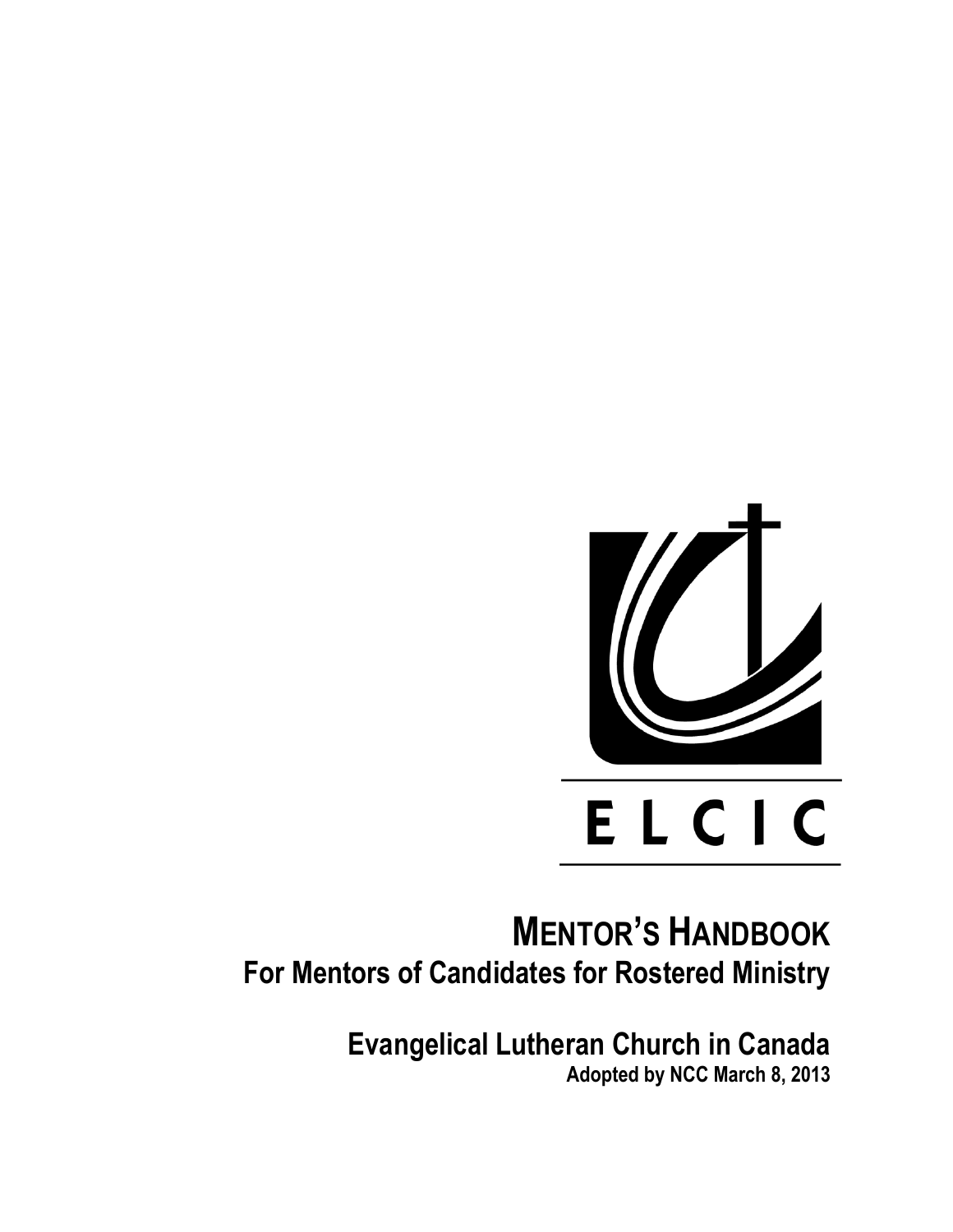# **PREAMBLE**

March 14, 2013

This handbook has been developed to provide a tool for those engaged in mentoring a candidate for diaconal or ordained ministry in the ELCIC. It has been adapted from resources of the Lutheran Deaconess Association (LDA), Valparaiso, Indiana. The ELCIC is grateful to the LDA for sharing these resources and for offering permission to adapt them.

The handbook is prepared under the auspices of the ELCIC's Program Committee for Leadership for Ministry (PCLM). PCLM is indebted to members of the diaconal roster for initiating this concern, for seeking out LDA resources as a starting point, and for preparing initial drafts.

PCLM considers mentorship to be valuable for candidates for both diaconal and ordained ministry. In February, 2012, PCLM revised a draft document and circulated it for additional comments. In 2013, PCLM made revisions, and it was adopted by the National Church Council as a resource for the candidacy process.

Additional information regarding candidacy may be obtained by contacting a synod office, or by contacting the ELCIC National Office:

Rev. Paul Gehrs, Assistant to the Bishop, Justice and Leadership pgehrs@elcic.ca 204-984-9156 1-888-786-6707 ext. 156 www.elicc.ca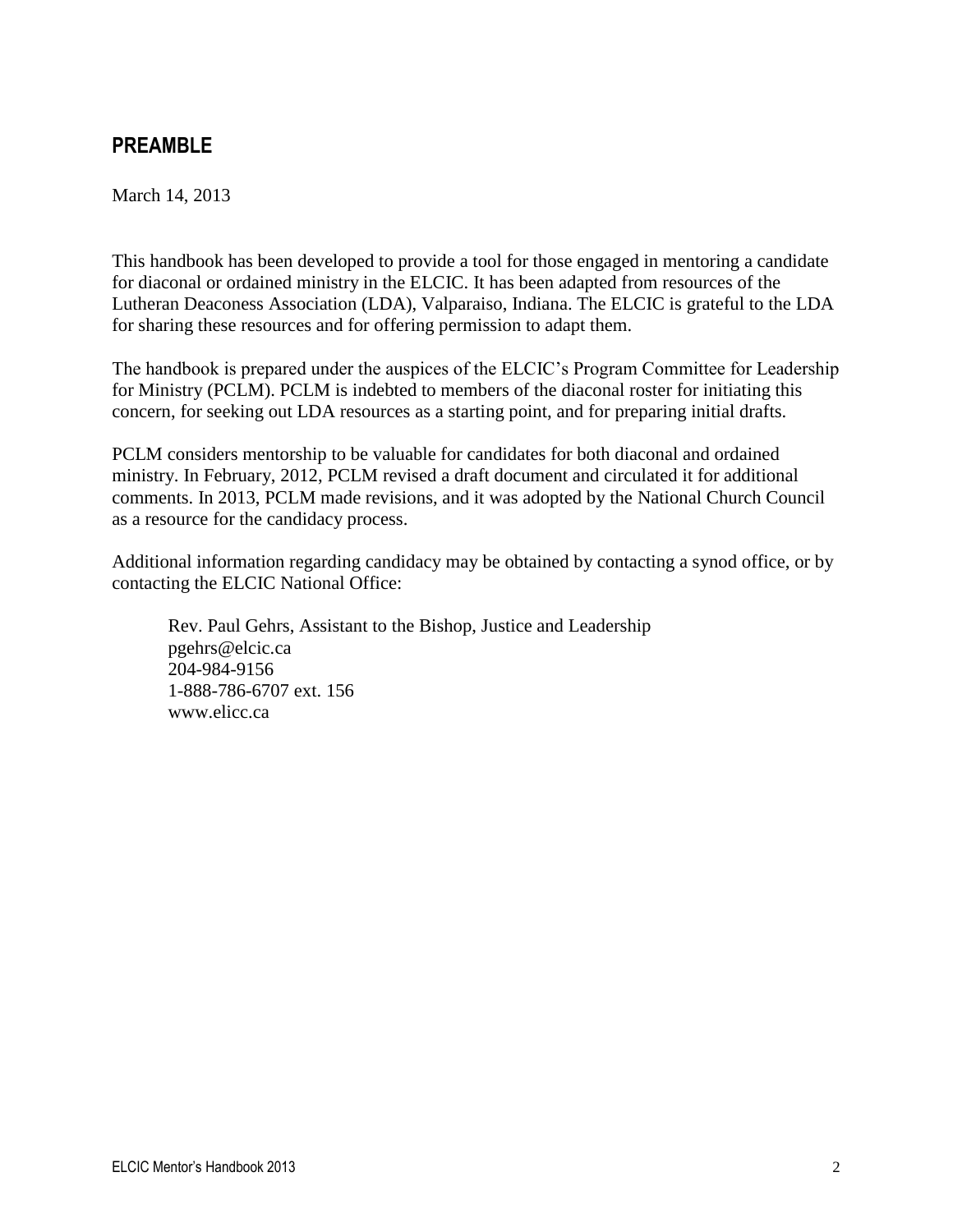# **CONTENTS**

| <b>A. INFORMATION FOR MENTORS</b>                          | 4              |
|------------------------------------------------------------|----------------|
| 1. What is mentoring?                                      | 4              |
| 2. Why mentoring?                                          | $\overline{4}$ |
| 3. Is it useful for every candidate to have a mentor?      | 4              |
| 4. How does mentoring benefit the candidate?               | 4              |
| 5. How does mentoring benefit the mentor?                  | 5              |
| 6. What is the mentor's role?                              | 5              |
| 7. Sample agenda for regular meetings                      | 5              |
| 8. Confidentiality                                         | 6              |
| 9. Resolving issues between candidate and mentor           | 6              |
| 10. What a candidate and mentor might expect of each other | 6              |
| <b>B. PROGRESSION OF MEETINGS</b>                          | 7              |
| 1. Initially                                               | 7              |
| 2. First three to four months                              | 7              |
| 3. In the middle – sharpening your mentoring skills        | 7              |
| 4. The next year or two                                    | 7              |
| 5. Mentoring is not for the impatient                      | 8              |
| 6. Final months                                            | 8              |
| <b>C. ADDITIONAL GUIDELINES FOR MENTORS</b>                | 9              |
| <b>D. SUGGESTED CRITERIA FOR SELECTION OF A MENTOR</b>     | 9              |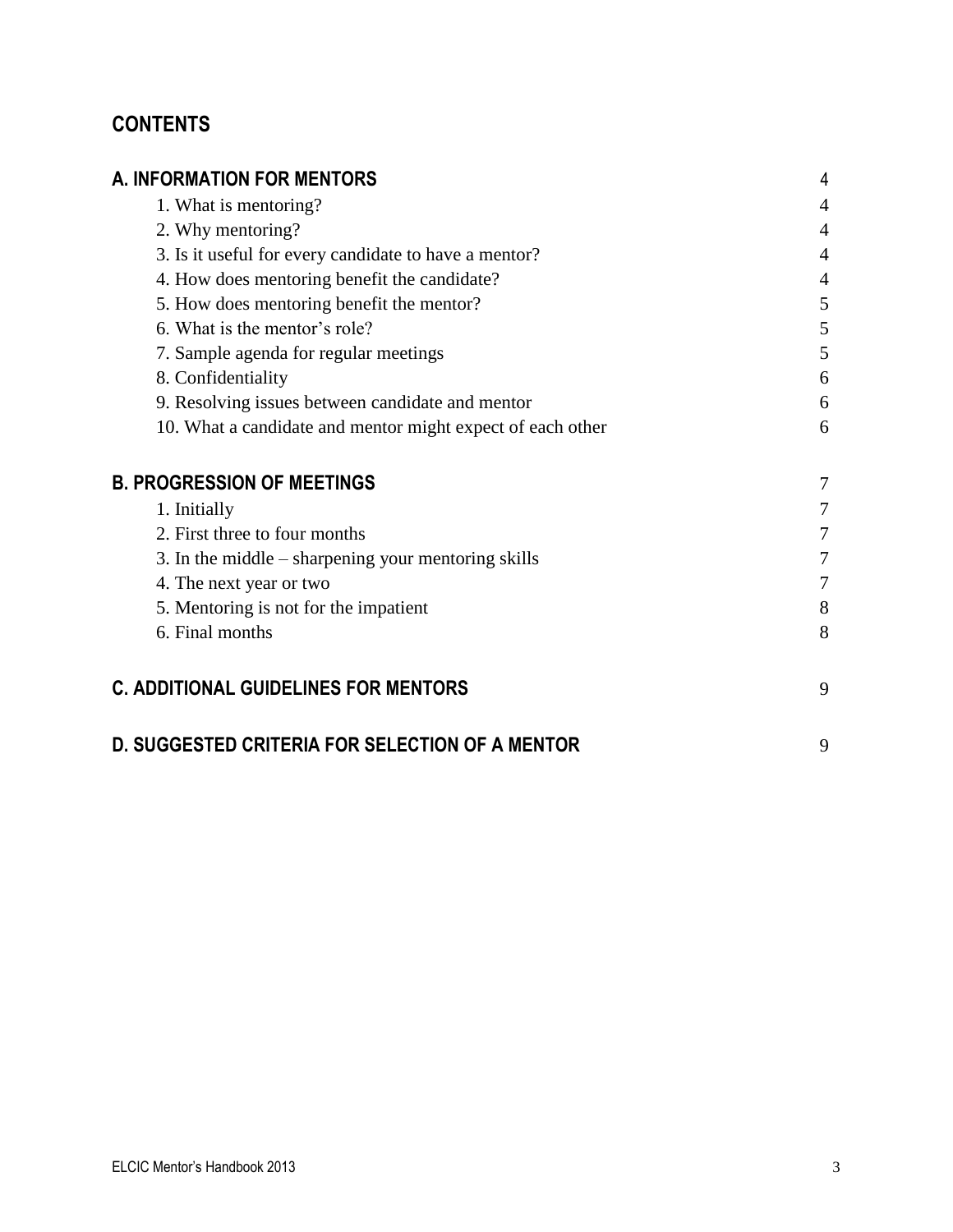# **A. INFORMATION FOR MENTORS**

### **1. What is mentoring?**

Mentoring is a one-to-one relationship, based on mutual trust, respect, openness, and confidentiality in which the mentor, drawing on a fund of experience, offers encouragement, counsel, and guidance.

- The mentoring relationship offers an opportunity to serve each other, following the example of Jesus.
- Building relationship is an ongoing process, changing over time, involving feelings and perceptions from both parties. The hope is for a growing, strengthening, long-lasting relationship.
- Mentoring is a mutual covenant that allows the candidate to be a learner—not a peer. By granting authority to the mentor, the candidate opens up to learning, allowing the mentor to shape and guide, without forcing submission.
- In the relationship, the mentor may be reminded of previous experiences of candidacy or ministry. For the mentor, this is a chance to grow in self-awareness, and to explore doing things differently.

#### **2. Why mentoring?**

The education and formation of candidates for rostered ministry, ordained or diaconal, involves more than academic study and skill acquisition. The mentor/candidate relationship is a primary way to support a candidate's development, with a focus on the formation of identity, spiritual growth, aid in grounding and connecting with community (e.g. within the ELCIC diaconal community), and understanding of public ministry.

#### **3. Is it useful for every candidate to have a mentor?**

Yes. The *ELCIC Candidacy Manual* recommends that every candidate have a mentor. In some places, mentors are selected by the candidate. In other places a mentor may be assigned or ratified by a synod. It is possible in some situations that a mentor may live in a different synod. A mentor relationship is of potential benefit throughout the candidacy process. Candidates are encouraged to establish a mentor relationship early in the candidacy process. Seminary or synod programs may have particular expectations or recommendations for a mentorship process.

#### **4. How does mentoring benefit the candidate?**

Having a mentor offers the opportunity to:

- Openly share personal and professional concerns in a context of confidentiality, and to profit from the mentor's experience through support and encouragement.
- Enhance understanding of the church, one's role in it, and future ministry options.
- **Process feedback (affirmation, critique, and challenge).**
- Grow in understanding and empathy for self and others.
- Be vulnerable in safe and healthy ways.
- Establish an immediate supportive relationship with at least one rostered minister in our community.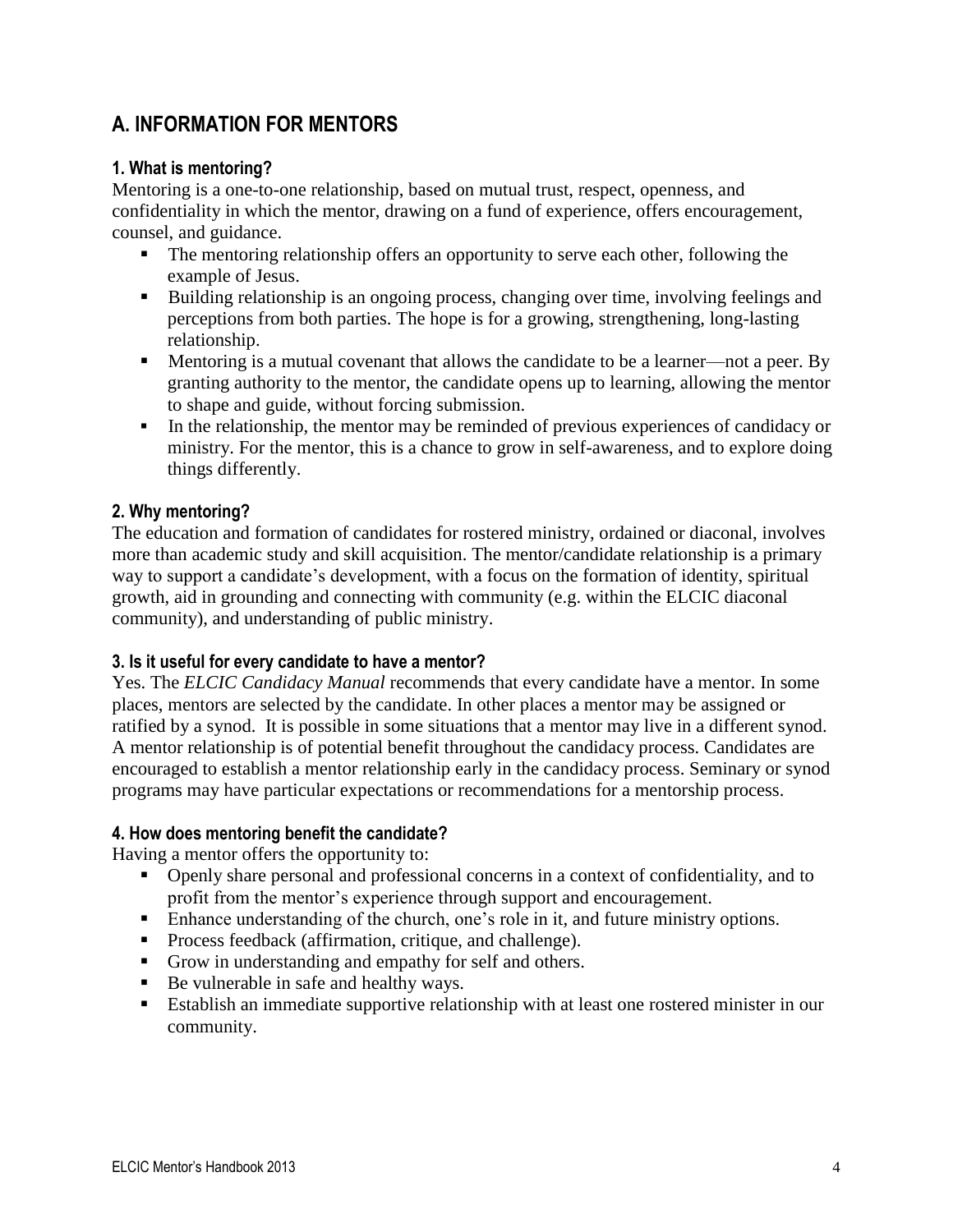### **5. How does mentoring benefit the mentor?**

Formation is an ongoing process of discernment and responsive service to a world in need of God's care. Mentors are also in a continual formation process of lifelong learning and growth in ministry. Therefore, mentoring is mutually beneficial to the development of both the candidates and the rostered leaders.

Being a mentor offers the opportunity to:

- Make a considerable contribution to the ministry of the church by helping in the process of formation and development of candidates for rostered ministry.
- Develop a significant relationship with a new candidate.
- Grow personally in ability to share pertinent experience and expertise in ministry.
- Renew an understanding of diaconal/ordained ministry through reflection with the candidate.

### **6. What is the mentor's role?**

The mentor:

- Forms a supportive relationship with the candidate through regularly scheduled meetings that work for both the mentor and the candidate.
- Is available to the candidate for conversation; using available methods of communication such as phone and skype.
- **EXECUTE:** Listens with attention, care and interest, and provides feedback to the candidate; allowing the candidate to grow at his/her own pace.
- Shares, relates, gives feedback, encourages dreaming, has fun.
- Suggests resources for areas where the candidate may need growth.
- Recognizes that the candidate brings diversity from her/his own background.
- **EXECUTE:** Supports and encourages the candidate's discernment and process.
- Encourages discussion around ministry skills, interpersonal skills, knowledge.
- Enhances education requirements, through readings, non-classroom learning, attitudeshaping experiences and preparation for colloquy.
- The mentor is NOT an evaluator, a problem solver, or a lone ranger in the discernment process.
- The mentor is NOT a counselor or therapist. Referral for professional help should be made if the mentor deems that this is needed.
- There is no remuneration for serving as a mentor.
- Candidacy commonly lasts four years or more. Approximately every two years, mentors might consider reviewing their capacity to continue to serve in the mentorship role.
- **Mentors may enable candidates to meet diaconal and ordained ministers in your area, in** order to hear a variety of perspectives and reflections on ministry, spirituality, theology, and diaconal/ordained community. You might include appropriate local area gatherings of the diaconal community or the ministerial in the mentoring experience.

### **7. Sample agenda for regular meetings:**

Regularly scheduled meetings protect the mentor's time, encourage responsibility, prevent interruptions, and reduce the possibility for problems to build. This allows the candidate to prepare and use the time wisely. Mentor and candidate will mutually agree on date, time, place, length, frequency, format, and agenda of meetings.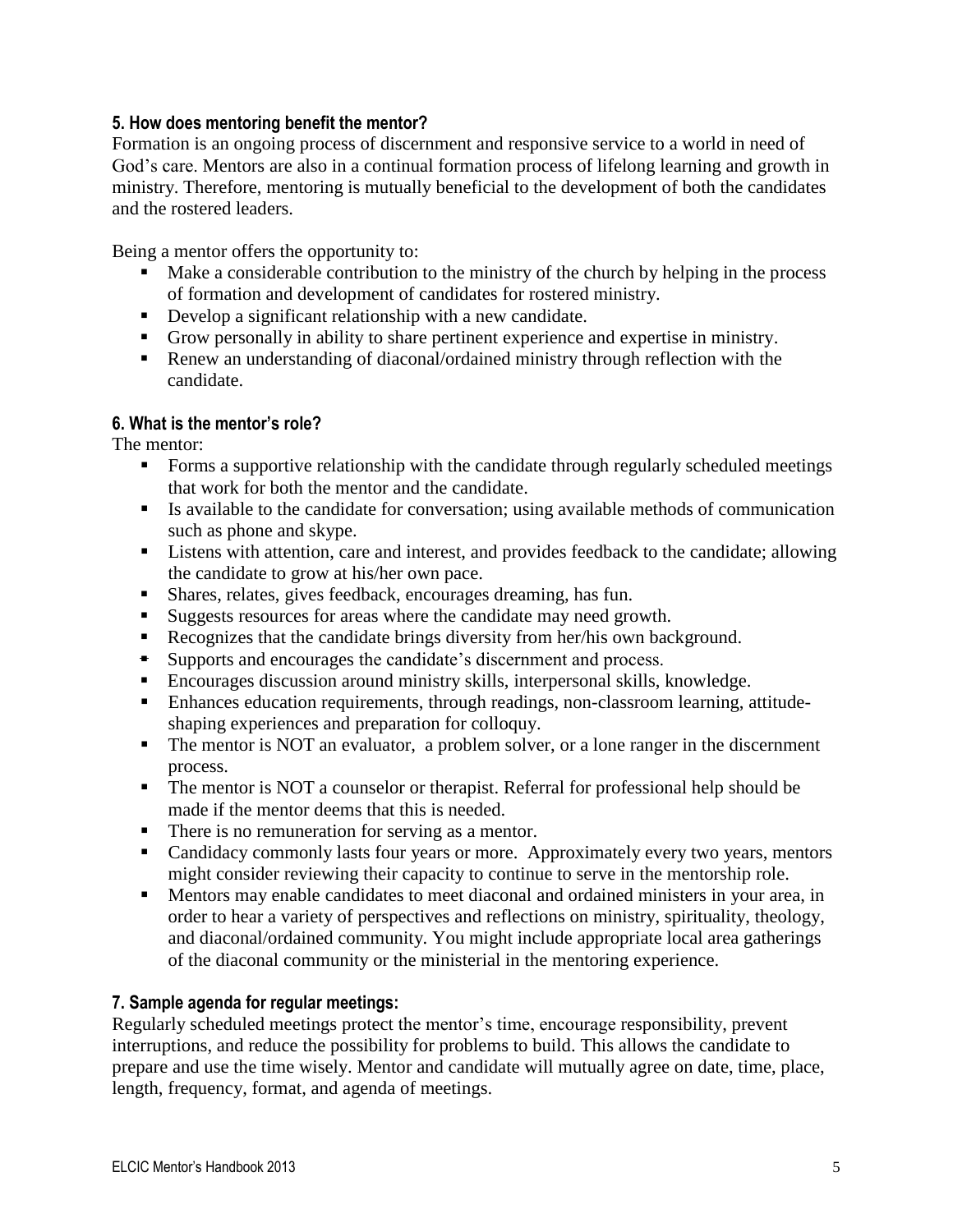Here's a sample agenda for the meeting:

- What's going on in the candidate's process of preparation?
- Reflect on diaconal/ordained identity.
- Reflect on relationship to community and ministry colleagues.
- The mentor may have experienced some of the same things as the candidate. The mentor may be able to offer insight from his/her experiences, as well as from the perspective of our church's history of diaconal & ordained ministry.
- Praying together.

### **8. Confidentiality**

Be clear about what may or may not be shared with others when topics are confidential. At times, a candidate may wish to disclose private information to his/her mentor before being willing to share it with others. The mentor/candidate relationship may be a safe place to verbalize thoughts and feelings, and to sort out what action to take. If the mentor needs guidance from another person, the mentor must ask for the candidate's permission to share some of the information in order to get guidance.

For issues involving the candidate's health or safety, including emotional issues, the mentor has an ethical responsibility to refer the candidate for additional help and support.

#### **9. Resolving issues between candidate and mentor**

Mentor/candidate problem solving:

- Suggest possible actions that might improve the situation. Try it/them. Reflect. Evaluate. Adjust. Move forward.
- Involve the bishop or another designated person as needed.

Mentors maintain contact with other mentors. Share about the process of the relationship. Use other mentors for support. Be committed to the success of this process between yourself and the candidate you mentor.

#### **10. What a candidate and mentor might expect of each other**

- Pray for each other.
- Openness to the mentoring relationship, the process, and its benefits.
- Commitment to a professional relationship of mutual trust, respect, and confidentiality in which boundaries are observed.
- Commitment to meet regularly and to respond appropriately to emerging concerns.
- An understanding of the church and its culture, the aims of the seminary curriculum, and the candidacy process.
- Openness to a variety of questions and concerns.
- Non-judgmental empathy and encouragement; honesty about pastoral and/or diaconal ministry, its joys and sorrows.
- Commitment to understand call as an ongoing discernment process.
- Take responsibility for transferring out of mentorship relationship when life situations change.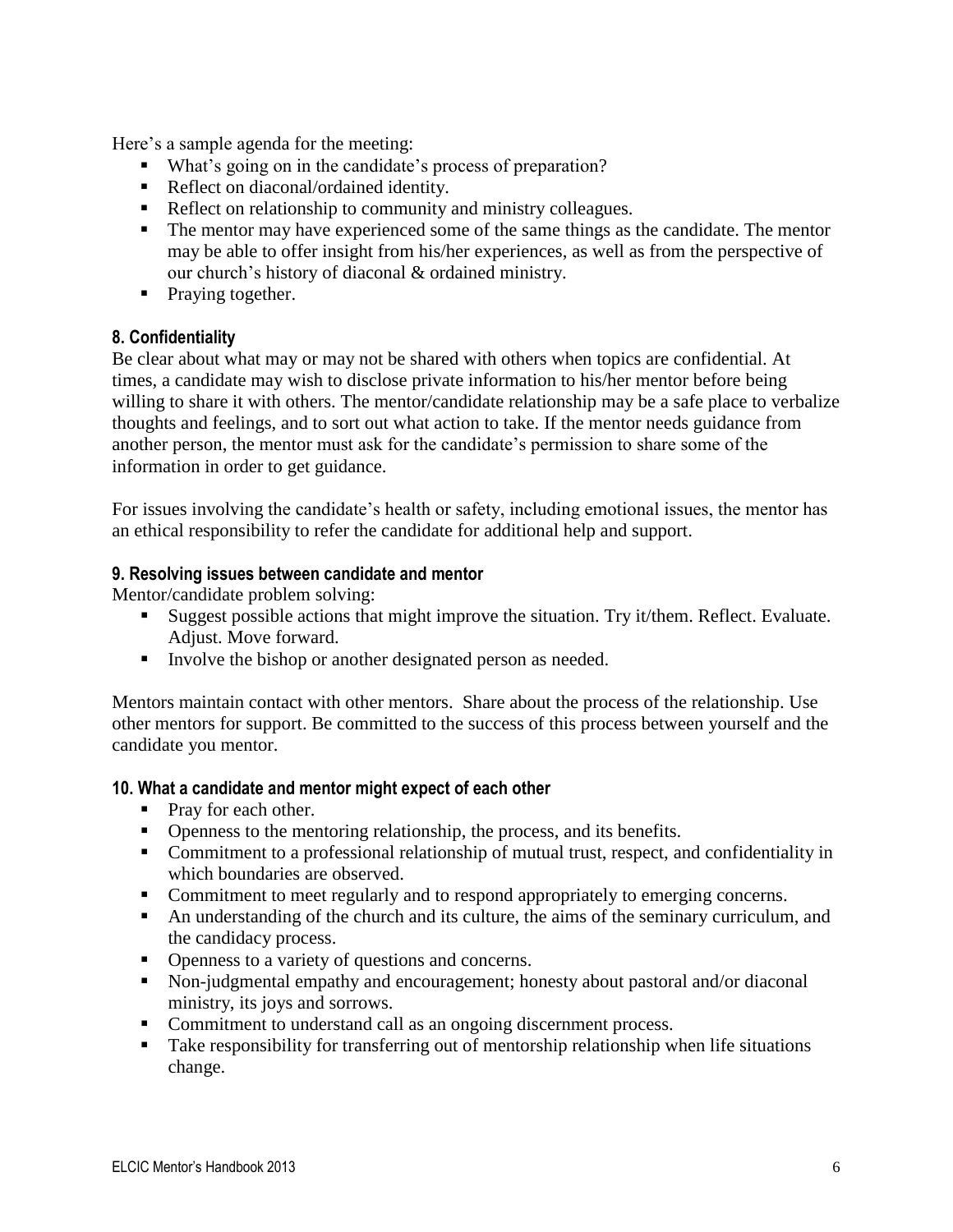# **B. PROGRESSION OF MEETINGS**

# **1. Initially:**

- Set the tone. Mentors create an environment where trust is built. Tell your story. Show your faith. Verbalize your care for the candidate.
- Get to know each other. Take several meetings (or emails, phone conversations) to find out basics: family background, where she/he grew up, favourite movies, music, activities. What common ground do you have? How did she/he (and you) find your way to diaconal/pastoral ministry?
- Clarify expectations re mentoring relationship. A safe place for this kind of learning requires openness, hospitality, and boundaries.
- Pray for each other between meetings.

# **2. First three to four months:**

- Build a relationship by telling each other your backgrounds, how you were called to diaconal or pastoral ministry and why you said "yes."
- Talk about formation events (diaconal, or other) and the experience with other diaconal/ordained ministers.
- **Talk about how diaconal/ordained ministers in your area work together, meet, who** attends, what they do, etc.
- **Learn about the candidate's ministry interests, learning goals, courses worked on, etc.**
- Confirm plans for next meetings.

# **3. In the middle – sharpening your mentoring skills**

- Maintain trust. Stay on track, follow through with commitments, be available and flexible. Maintain confidentiality—and define what kind of information can be shared with anyone, with other mentors, with each other only.
- Be open to learning from the candidate as well.
- Set an agenda at the beginning. Solicit topics from both candidate and mentor. Recognize "teachable moments." Know the formation goals of the candidate for the coming year.
- Offer your network. Enable the candidate to connect to resources.
- Offer perspective. Help the candidate stay focused on why we're doing what we do and for whom we're doing it.
- Listen, and ask purposeful questions. Invite the candidate into self-reflection. "What was going on inside of you when that happened? What were you thinking about?"
- Challenge assumptions, the candidate's and your own. Encourage and guide. Stretch.
- **Improve your own competency to** *challenge*. Identify actions or work habits inconsistent with the candidate's stated goals and commitment. Never *challenge* beyond your own willingness to stay alongside the person and become part of the solution.
- Allow time for candidate's questions.

### **4. The next year or two:**

■ Candidates have a CTEL/Candidacy Committee relater during their studies. Refer candidates to *them* for questions concerning their education and courses, field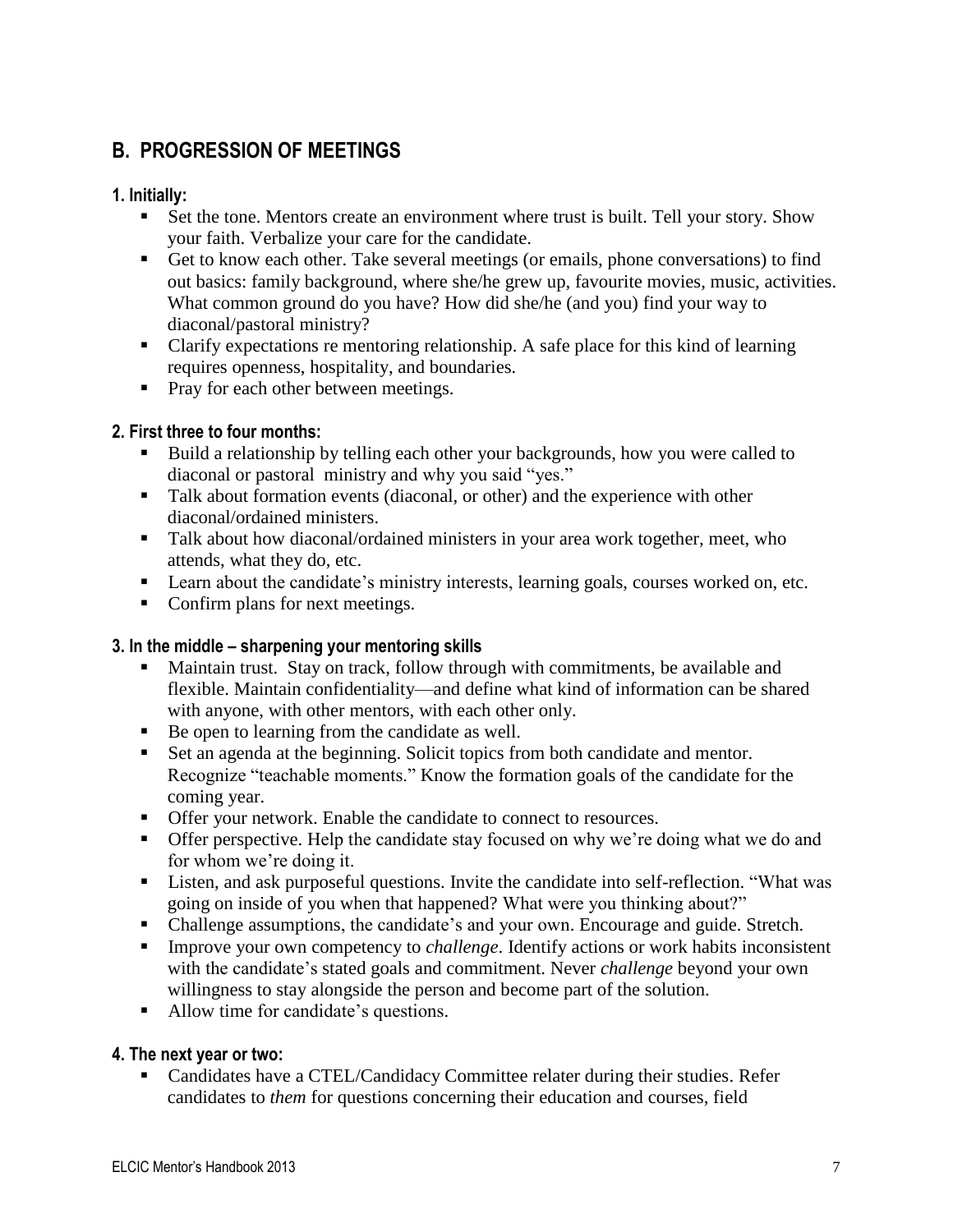work/internship, CPE, etc. Remind them that relaters are there to help them achieve their goals for ministry.

- Keep asking what experiences the candidate might need in order to fulfill CTEL/Candidacy Committee requirements. Ask how the candidate plans to get the experience. Remind candidate to make sure courses are the ones needed, and needed ones are offered.
- Offer to hear about the candidate's field work, CPE, or internship, or early experiences in ministry.
- Invite reflections about meetings with other diaconal/ordained ministers.
- Discuss questions about ministry in general, e.g.: "What is a diaconal/ordained minister?" "Am I engaged in servant ministry?" "How am I different than any other service provider?" "How do I need to grow?" "Where is God leading me now?" "How is ministry of Word and Service different from ministry of Word and Sacrament?"
- Midterm, your relationship might have become mutual, so the candidate provides you with support as well. Identify and affirm this quality in the candidate.

# **5. Mentoring is not for the impatient**

- As one of the most effective ways of developing effective Christians, mentoring is also time-consuming.
- Education and formation as diaconal/ordained ministers is a lifelong process. You are beginning a relationship that has time to unfold in this community. Enjoy!

### **6. Final months**

Before colloquy and/or before the end of an intentional mentorship:

- Acknowledge that you both will make a transition from candidate/mentor relationship to colleagues. Identify what might help each of you to make this transition.
- Review and discuss the candidate's statements on community, theology, ministry, and spirituality.
- Plan for the goodbye and send-off. Attend to the natural grief that comes with change.
- Celebrate. You have helped to equip another servant. This candidate is onto another stage of the journey, just as you are.

# **C. ADDITIONAL GUIDELINES FOR MENTORS**

Candidates change. What is needed at the beginning might be different after a year or two in the process. Here are a few challenges:

- The beginning of the process is full of excitement and anxiety. Candidates look forward to being part of a community of caring and common values. After the "honeymoon," some candidates experience a let-down when the reality of work and/or study begin. Your candidate may need help integrating and renewing his/her commitment and decision to enter the education/formation process/ministry.
- As a candidate encounters new insights, Contextual Education challenges, or conflicts within the community, she/he may consider leaving the candidacy process. Be prepared to listen to concerns as the candidate sorts out whether to stay or leave the process.